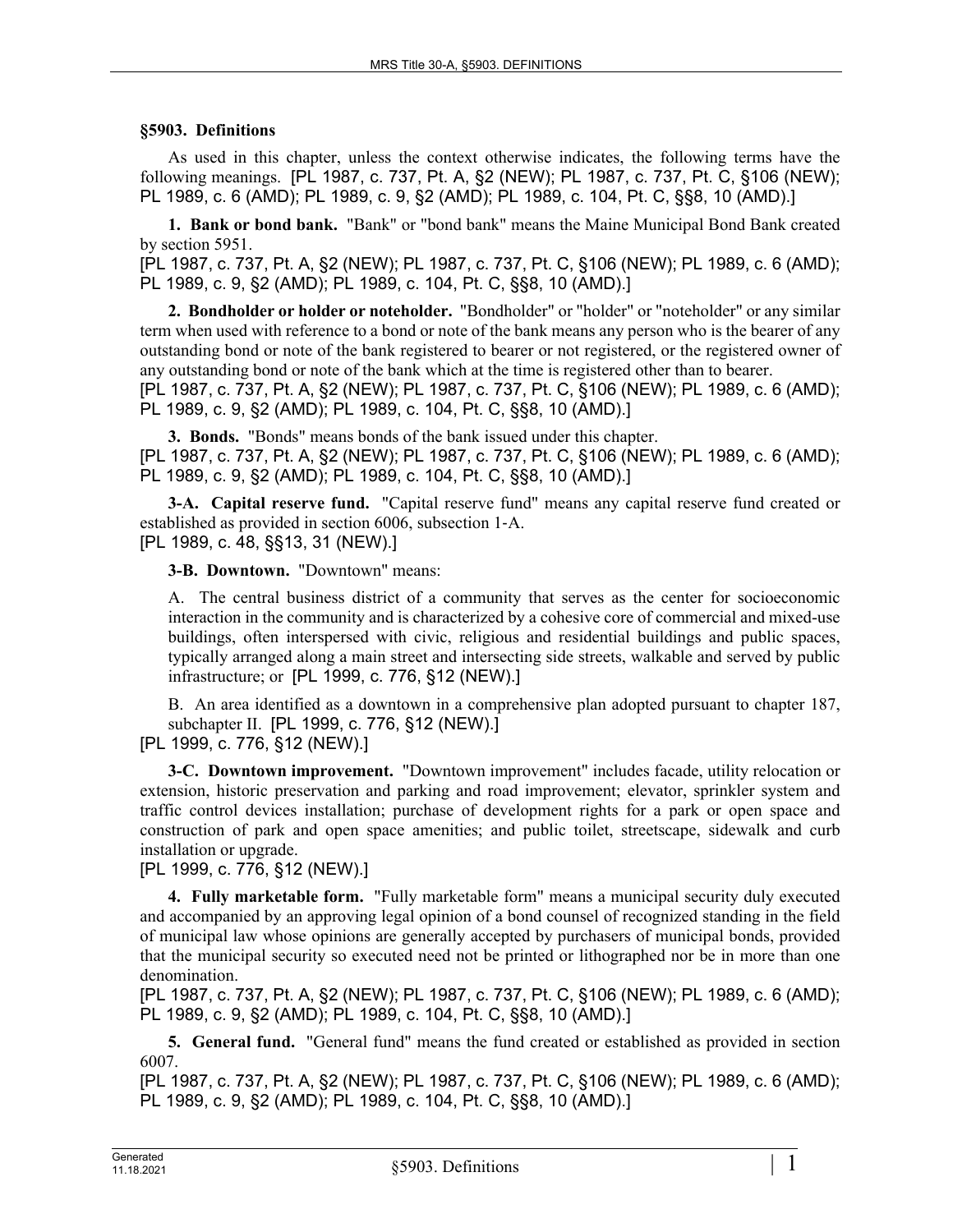**6. Governmental unit.** "Governmental unit" means any county, municipality, school administrative district, community school district, public waste disposal corporation as authorized under Title 38, section 1304‑B or other quasi-municipal corporation within the State, including any corporation owned entirely by a municipality and providing water, sewer or electric service or performing other essential governmental functions.

[PL 2007, c. 48, §1 (AMD).]

**6-A. Median household income.** "Median household income" means the income computed based on the most current census information available, as provided by the State Economist. [PL 2021, c. 293, Pt. A, §46 (RPR).]

**6-B. Municipal bond.** "Municipal bond" means a bond or note or evidence of debt issued by a municipality and payable from taxes or from rates, charges or assessments, but does not include any bond or note or evidence of debt issued under chapter 213 or Title 10, chapter 110, subchapter IV. [PL 1989, c. 48, §§14, 31 (NEW).]

**6-C. Municipal bond insurance fund.** "Municipal bond insurance fund" means any fund or funds established by the bank to provide reserves to insure payment of any state or municipal issuance of debt, pursuant to a bond insurance program established by the bank. [PL 1991, c. 605, §2 (NEW).]

**7. Municipal security.** "Municipal security" means a bond or note or evidence of debt issued by a governmental unit and payable from taxes or from rates, charges or assessments, but does not include any bond or note or evidence of debt issued under chapter 213 or Title 10, chapter 110, subchapter IV. [PL 1987, c. 737, Pt. A, §2 (NEW); PL 1987, c. 737, Pt. C, §106 (NEW); PL 1989, c. 6 (AMD); PL 1989, c. 9, §2 (AMD); PL 1989, c. 104, Pt. C, §§8, 10 (AMD).]

**7-A. Municipality.** "Municipality" means:

A. Any city, town, special district, county, plantation or municipal village corporation within the State, including any corporation owned entirely by any entity specified in this paragraph and providing water, sewer or electric service or performing other essential governmental functions; [PL 2005, c. 552, §1 (AMD).]

B. For the purpose of section 5953, subsection 1, paragraph D only, any water utility as defined in subsection 13; or [PL 1997, c. 555, §1 (AMD).]

C. For the purpose of section 5953, subsection 1, paragraph D, section 5953‑B and section 6006‑B, any public water system as defined under Title 22, section 2601, subsection 8. [PL 1997, c. 555, §2 (NEW).]

[PL 2005, c. 552, §1 (AMD).]

**8. Notes.** "Notes" means any notes of the bank issued under this chapter.

[PL 1987, c. 737, Pt. A, §2 (NEW); PL 1987, c. 737, Pt. C, §106 (NEW); PL 1989, c. 6 (AMD); PL 1989, c. 9, §2 (AMD); PL 1989, c. 104, Pt. C, §§8, 10 (AMD).]

**8-A. Public service infrastructure.** "Public service infrastructure" means those facilities that are essential for public health, welfare and safety. Those facilities include, without limitation, sewage treatment facilities, municipal water supply and treatment facilities, solid waste facilities, public safety equipment and facilities, roads, traffic control devices and other transportation facilities, sidewalks, trees, buried utility lines and other streetscape improvements, parks and other open space or recreational areas, public access to coastal and inland waters, geographic information systems, and any other public facility that benefits the public.

[PL 2001, c. 90, §3 (AMD).]

**8-B. Qualified energy conservation bond.** "Qualified energy conservation bond" has the same meaning as in 26 United States Code, Section 54D(a), as amended.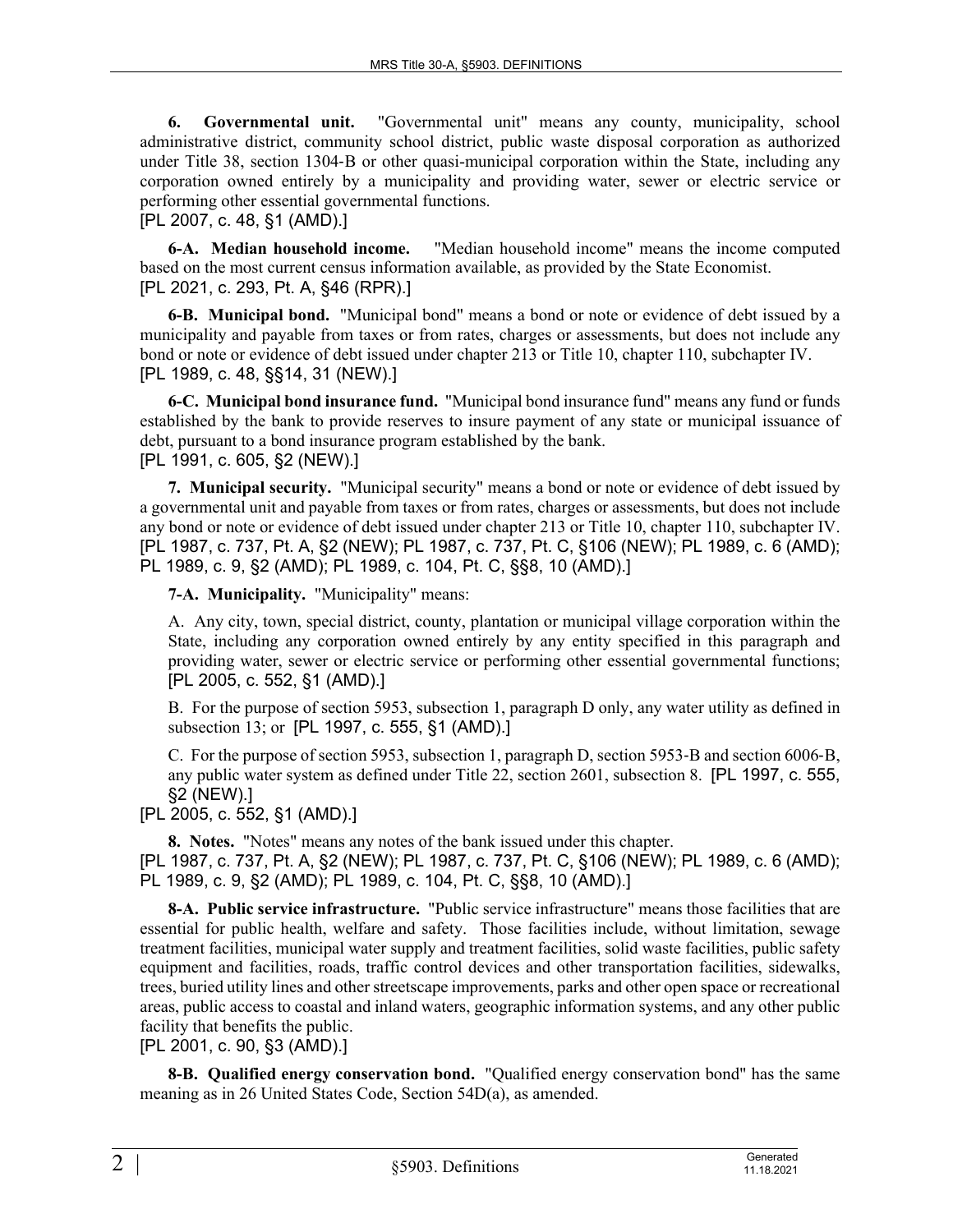[PL 2009, c. 517, §15 (NEW).]

**8-C. Recovery zone economic development bond.** "Recovery zone economic development bond" has the same meaning as in 26 United States Code, Section 1400U‑2, as amended. [PL 2009, c. 517, §16 (NEW).]

**9. Required debt service reserve.** "Required debt service reserve" means the amount required to be on deposit in the reserve fund as prescribed by section 6006, subsection 1.

[PL 1987, c. 737, Pt. A, §2 (NEW); PL 1987, c. 737, Pt. C, §106 (NEW); PL 1989, c. 6 (AMD); PL 1989, c. 9, §2 (AMD); PL 1989, c. 48, §§16, 31 (AMD); PL 1989, c. 104, Pt. C, §§8, 10 (AMD).]

**9-A. Required minimum reserve.** "Required minimum reserve" means the amount required to be on deposit in a capital reserve fund as prescribed by section 6006, subsection 1‑A. [PL 1989, c. 48, §§17, 31 (NEW).]

**10. Reserve fund.** "Reserve fund" means the Maine Municipal Bond Bank Reserve Fund created or established as provided in section 6006.

[PL 1987, c. 737, Pt. A, §2 (NEW); PL 1987, c. 737, Pt. C, §106 (NEW); PL 1989, c. 6 (AMD); PL 1989, c. 9, §2 (AMD); PL 1989, c. 104, Pt. C, §§8, 10 (AMD).]

**11. Revenues.** "Revenues" means all fees, charges, money, profits, payments of principal of or interest on municipal securities and other investments, gifts, grants, contributions, appropriations and all other income derived or to be derived by the bank under this chapter.

[PL 1987, c. 737, Pt. A, §2 (NEW); PL 1987, c. 737, Pt. C, §106 (NEW); PL 1989, c. 6 (AMD); PL 1989, c. 9, §2 (AMD); PL 1989, c. 104, Pt. C, §§8, 10 (AMD).]

**12. Revolving loan fund.** "Revolving loan fund" means that revolving loan fund created under section 6006-A.

[PL 1989, c. 48, §§18, 31 (NEW).]

**13. Water utility.** "Water utility" means an entity as defined in Title 35‑A, section 102, subsection 22.

[PL 1991, c. 775, §1 (NEW).]

SECTION HISTORY

PL 1987, c. 737, §§A2,C106 (NEW). PL 1989, c. 6 (AMD). PL 1989, c. 9, §2 (AMD). PL 1989, c. 48, §§13-18,31 (AMD). PL 1989, c. 104, §§C8,10 (AMD). PL 1991, c. 605, §2 (AMD). PL 1991, c. 775, §1 (AMD). PL 1993, c. 2, §5 (AMD). PL 1993, c. 721, §D2 (AMD). PL 1993, c. 721, §H1 (AFF). PL 1997, c. 555, §§1,2 (AMD). PL 1999, c. 776, §12 (AMD). PL 2001, c. 90, §3 (AMD). PL 2001, c. 484, §1 (AMD). PL 2005, c. 552, §1 (AMD). PL 2007, c. 48, §1 (AMD). PL 2009, c. 517, §§15, 16 (AMD). PL 2011, c. 655, Pt. DD, §13 (AMD). PL 2011, c. 655, Pt. DD, §24 (AFF). PL 2019, c. 343, Pt. D, §14 (AMD). PL 2019, c. 343, Pt. IIII, §9 (AMD). PL 2021, c. 293, Pt. A, §46 (AMD).

The State of Maine claims a copyright in its codified statutes. If you intend to republish this material, we require that you include the following disclaimer in your publication:

*All copyrights and other rights to statutory text are reserved by the State of Maine. The text included in this publication reflects changes made through the First Special Session of the 130th Maine Legislature and is current through October 31, 2021. The text*  is subject to change without notice. It is a version that has not been officially certified by the Secretary of State. Refer to the Maine *Revised Statutes Annotated and supplements for certified text.*

The Office of the Revisor of Statutes also requests that you send us one copy of any statutory publication you may produce. Our goal is not to restrict publishing activity, but to keep track of who is publishing what, to identify any needless duplication and to preserve the State's copyright rights.